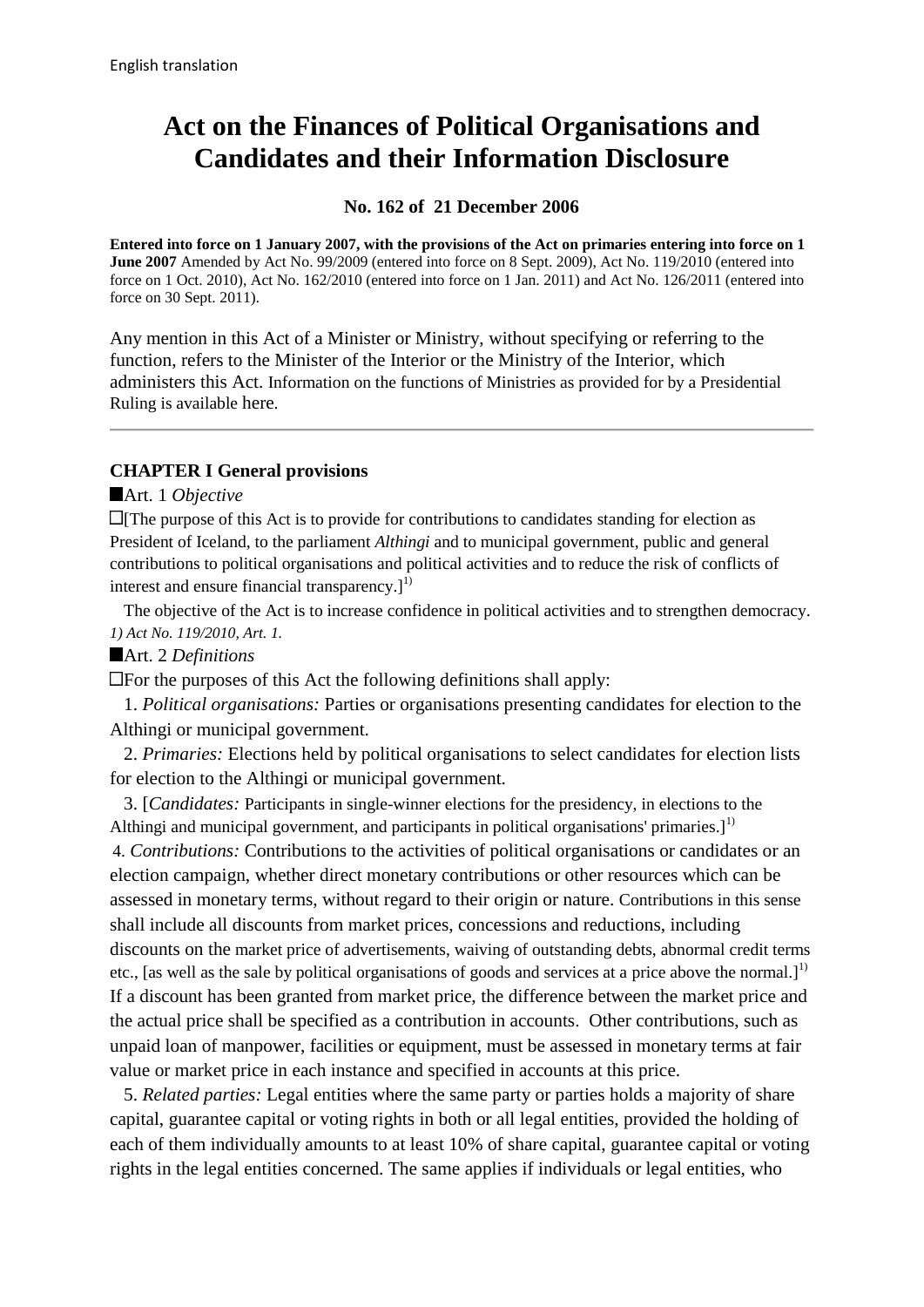hold a majority of share capital, guarantee capital or voting rights in a legal entity, and each holds individually at least 10% of the share capital, guarantee capital or voting rights in the legal entity, hold together with the legal entity in question a majority of the share capital, guarantee capital or voting rights in another legal entity. Holdings and voting rights of individuals in legal entities according to this point shall furthermore include holdings and voting rights of spouses and relatives in direct ascending or descending line.

6. *Auditors:* Certified public auditors as referred to in the Act on Auditors.

 7. *Parliamentary groups:* An organisation of parliamentarians who fulfil the requirements of parliamentary procedure to be considered a parliamentary group.

*1)Act No. 119/2010, Art. 2.*

# **CHAPTER II Contributions of the state and municipalities to political activities**

**Art. 3** *Contributions to political organisations from the Treasury*

Each year allocations shall be made from the Treasury for the activities of political organisations who have had at least one person elected to the Althingi or who have received at least 2.5% of votes in the most recent elections to the Althingi, in accordance with a budget decision in each instance. The amount shall be allocated in proportion to the number of votes. [Political organisations who field candidates in all constituencies in elections to the Althingi may, upon the conclusion of the elections, apply for a special financial grant from the Treasury to cover expenses incurred in their election campaign, of a maximum of ISK 3 million. Applications for grants for election campaigns shall be directed to the  $[Ministry]$ <sup>1)</sup> and shall be received no later than three months after the elections took place. Applications must include copies of invoices for the expenses which the grant is intended to cover. [The Ministry] $^{2)}$  may set detailed rules on the form of applications and accompanying documentation, as well as on what expenses can be considered election campaign expenses.

 $\Box$ It is a condition for an allocation of funds from the Treasury to political organisations as referred to in the first paragraph that the organisation concerned has previously fulfilled its information disclosure obligation to the National Audit Bureau as provided for in Art.  $9.1^{3}$ *1)Act No. 126/2011, Art. 444. 2)Act No. 162/2010, Art. 188. 3)Act No. 119/2010, Art. 3.* 

**Art. 4** *Contributions to parliamentary groups from the Treasury*

 $\Box$  Each year an allocation shall be made from the Treasury for activities of parliamentary groups in the Althingi in accordance with a budget decision in each instance. An equal amount, referred to as a unit, shall be paid for each member of parliament. One unit shall also be paid for each parliamentary group. In addition, an amount shall be allocated equivalent to twelve units to those political organisations which are not members of the government, to be divided pro rata among them. The Althingi Presidium can set detailed rules on payments provided for in this Article.

#### **Art. 5** *Contributions to political organisations from municipalities*

Municipalities with over 500 inhabitants must, and other municipalities may, grant political organisations which have had at least one person elected to the local government or have received at least 5% of the votes in the most recent municipal elections, an  $[annual]$ <sup>1)</sup> monetary contribution for their activities. The local government shall take a decision on such a contribution in tandem with approving its annual budget. The amount shall be allocated in proportion to the number of votes.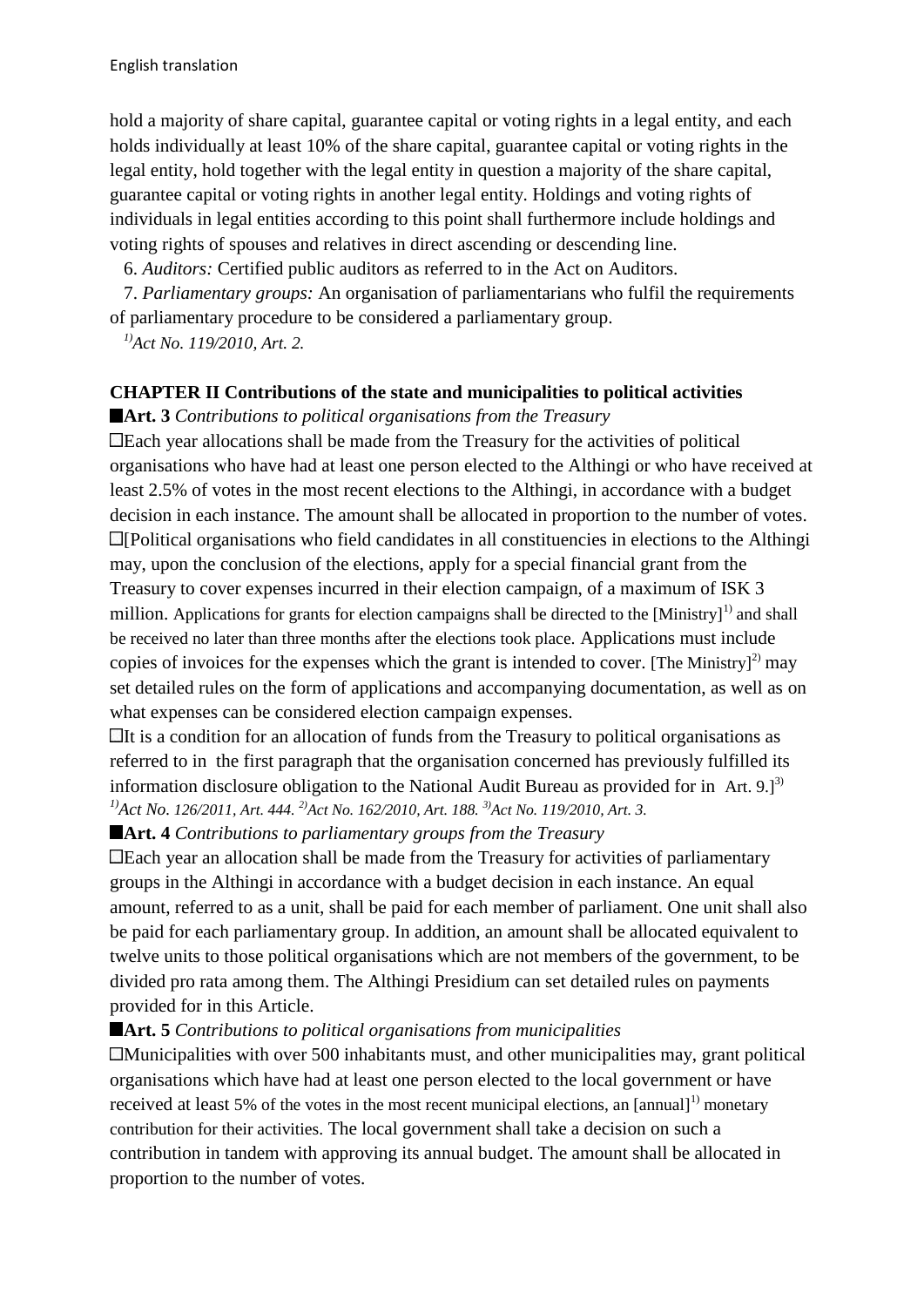**Ell** The Board of the National Association of Local Authorities may adopt guidelines to encourage harmonised implementation of the payment of contributions from municipalities to political organisations as provided for in this Article. In a year when municipal elections are held, the allocation of contributions shall be made so that political organisations receive contributions for the latter half of that year in accordance with the votes they received in the newly concluded elections. $]^{1)}$ 

*1)Act No. 119/2010, Art. 4.* 

# **CHAPTER III General contributions for political activities**

# ■**Art.** 6*Acceptance of contributions*

Political organisations and candidates may accept contributions for their activities or an election campaign with the restrictions which result from the second to fifth paragraphs of this Article and the provisions of Article 7.

Contributions from anonymous donors may not be accepted. [If a political organisation or candidate receive contributions from an unknown donor, the contribution shall be delivered to the Treasury if there was no opportunity to refuse its acceptance.]<sup>1)</sup>

Contributions from enterprises in which a majority is owned, or which is controlled by, the state or municipalities may not be accepted.

Contributions may not be accepted from public bodies not included under the provisions of Chapter II.

Contributions may not be accepted from foreign citizens, enterprises or other parties registered in other countries. This prohibition shall not apply, however, to contributions from foreign citizens who have voting rights in Iceland as provided for in the third paragraph of Art. 2 of Act No. 5/1998, on municipal elections.

*1)Act No. 119/2010, Art. 5.* 

**Art. 7** *[Maximum contributions, guidelines and election campaign expenses]1)*

Political organisations and candidates may not accept contributions from legal entities exceeding ISK  $[400,000]$ <sup>1)</sup> per year. Exempt from such ceilings are, however, contributions in the form of discounts, as long as this concerns general discounts granted publicly from market prices and such discounts are separately designated in accounts. Legal entities which make contributions to political organisations or candidates, must separately designate such contributions in their annual financial statements. The contributions of connected parties shall be combined.  $\Box$ [Initial contributions, i.e. contributions from legally competent individuals and legal entities provided in direct connection with the establishment of political organisations, may amount to a maximum of double the maximum contributions provided for in the first paragraph.<sup>11</sup> Political organisations and candidates may accept contributions from legally competent individuals amounting to up to  $[ISK 400,000]$ <sup>1)</sup> per year. ...<sup>1)</sup>

 $\Box$ Candidates' total expenses [in an election campaign for national or municipal elections]<sup>1)</sup> may not exceed ISK 1 million, plus a premium as follows:

 In an electoral district with over 50,000 residents 18 years of age and older, ISK 75 per person.

 In an electoral district with 40,000-49,999 residents 18 years of age and older, ISK 100 per person.

In an electoral district with 20,000-39,999 residents 18 years of age and older, ISK 125 per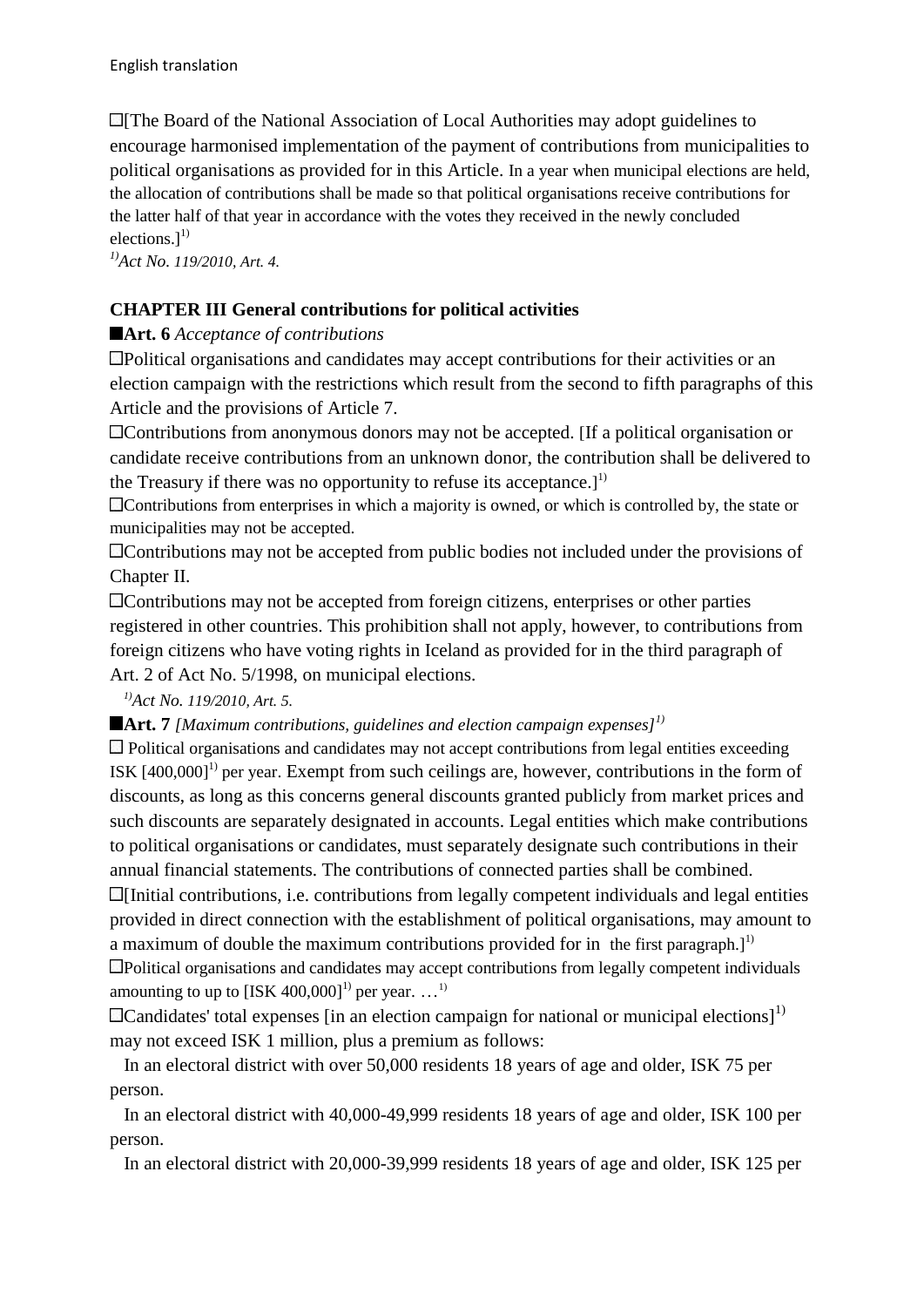person.

 In an electoral district with 10,000-19,999 residents 18 years of age and older, ISK 150 per person.

 In an electoral district with fewer than 10,000 residents 18 years of age and older, ISK 175 per person.

 $\Box$ [A candidate's total expenses in an election campaign in a presidential election may not exceed double the amount specified in the fourth paragraph per resident on the electoral rolls for the entire country. $]^{1)}$ 

*1)Act No. 119/2010, Art. 6.* 

# **CHAPTER IV Financial reporting and information disclosure by political organisations Art. 8** *Financial reporting by political organisations*

 $\Box$ Political organisations must keep consolidated accounts for all units they are comprised of, such as subsidiary associations, constituency boards, holding companies and related selfgoverning institutions. Party units with income less than  $[ISK 400,000]$ <sup>1)</sup> per year may be omitted from the consolidated account reporting. In compiling annual financial statements, the substantial rules on annual financial statements shall be complied with as applicable. The National Audit Bureau shall issue further guidelines on account keeping by political organisations. Political organisations shall entrust auditors with auditing their financial statements. The auditors shall comply with the guidelines of the National Audit Bureau and verify that the consolidated financial statements are prepared in accordance with the provisions of this Act and general accounting rules and confirm this by endorsing the financial statements. The National Audit Bureau may, at any time, request all documentation to verify  $[accounts and]$ <sup>1)</sup> that contributions from individuals and legal entities are within the limits set in Chapter III.

#### *1)Act No. 119/2010, Art. 7.*

#### **Art. 9** *Information disclosure on accounts of political organisations*

[Political organisations must, prior to 1 October each year, send the National Audit Bureau their accounts from the previous year, cf. Art. 8, endorsed by auditors. The National Audit Bureau shall, as soon as possible thereafter, publish an excerpt from the annual financial statements of political organisations in a co-ordinated manner. This shall give an account of total expenditures and total revenues. The excerpt shall provide a breakdown of revenues by origin, distinguishing between state contributions, contributions from municipalities, contributions from legal entities, membership fees and contributions from individuals, and also provide the key figures of the balance sheet. An account shall be provided of all discounts received from market prices, as well as sales of services, goods or assets at a premium price. The names of all legal entities providing contributions to political activities and the respective amounts shall be published. In addition, the names of all individuals providing contributions valued at over ISK 200,000 shall be published.]<sup>1)</sup>

*1)Act No. 119/2010, Art. 8.* 

# **CHAPTER V Financial reporting and information disclosure in single-winner elections**

**Art. 10** *Financial reporting of candidates in single-winner elections*

[Candidates must prepare financial results of their election campaigns, listing all contributions and expenses in connection with it in accordance with general accounting rules;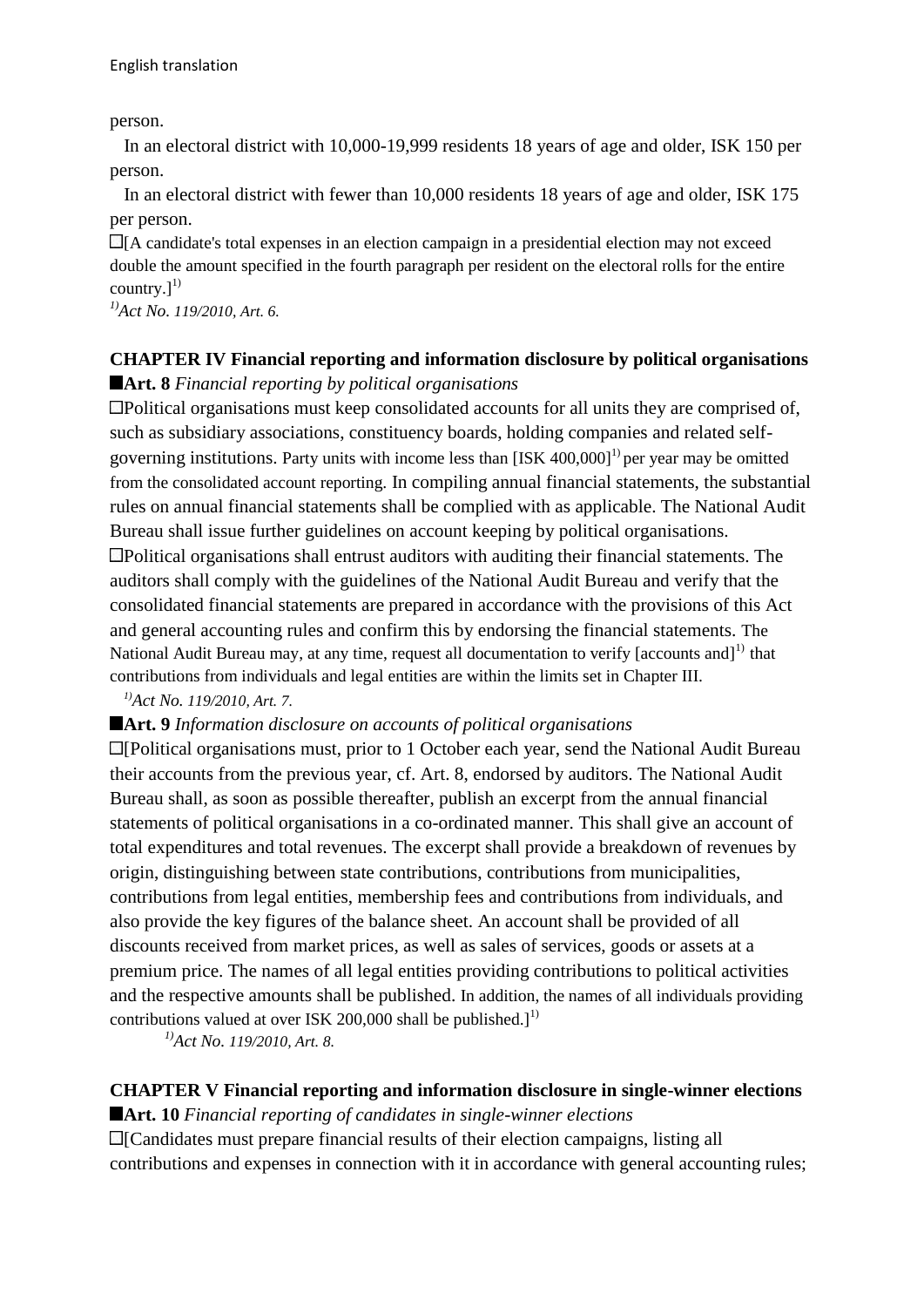the results must be endorsed by an auditor or examiner with accounting expertise. The period included in the results shall be based on the point in time when the candidate's election campaign begins. In the case of primary elections, the period included in the results shall be based on the point in time when the primary is advertised, unless the candidate's election campaign began sooner. In the case of presidential elections, the period included in the results shall be based on the point in time when notification of candidacy is delivered to the  $[Ministry]$ <sup>1</sup>, unless the candidate's election campaign began sooner. The end of the result period shall be based on that point in time when the accounts are delivered to the National Audit Bureau as referred to in Art. 11. The National Audit Bureau shall issue guidelines on accounting results of election campaigns and information disclosure requirements for the results.

The National Audit Bureau may, at any time, request all documentation to verify that the expenses of the election campaign and contributions from individuals and legal entities to the candidate are within the limits set in Chapter III.

Candidates are exempt from the obligation to provide results if their total income or total expenses do not exceed ISK  $400,000$ .]<sup>2)</sup>

#### *1)Act No. 126/2011, Art. 444. 2)Act No. 119/2010, Art. 9.*

#### **Art. 11** *Information disclosure on accounts of election campaigns*

[Candidates must deliver their endorsed financial statements to the National Audit Bureau no later than three months after elections took place. The National Audit Bureau shall, as soon as possible thereafter, publish an excerpt from the statements in a co-ordinated manner. This shall give an account of total expenditures and total revenues. The excerpt shall provide a breakdown of revenues by origin, distinguishing between state contributions, contributions from municipalities, contributions from legal entities, membership fees and contributions from individuals, and also provide the key figures of the balance sheet. An account shall be provided of all discounts received from market prices, as well as sales of services, goods or assets at a premium price. The names of all legal entities providing contributions to the candidate's election campaign and the respective amounts shall be published. In addition, the names of all individuals providing contributions valued at over ISK 200,000 to the candidate's election campaign shall be published.

If the results in connection with an election campaign show a positive or negative outcome, the candidate must deliver new results to the National Audit Bureau each year, or until such time as the excess amount has been disposed of or the debt paid.]<sup>1)</sup>

*1)Act No. 119/2010, Art. 10.* 

#### **CHAPTER VI Penalties, entry into force and repeal of statutory provisions**

#### **Art. 12** *Penalties*

 $\Box$ [Anyone receiving contributions, or their equivalent, which may not be accepted according to Art. 6, or higher contributions than provided for in Art. 7, shall be subject to fines or imprisonment of up to two years.

[Anyone failing to provide information or reports to the National Audit Bureau in accordance with the provisions of this Act within the specified time limits shall be subject to fines. The same shall apply if the information provided does not comply with the rules set. Ellegal entities shall be fined for violations of the first or second paragraphs.

Punishment shall be applied for violations under this Article whether committed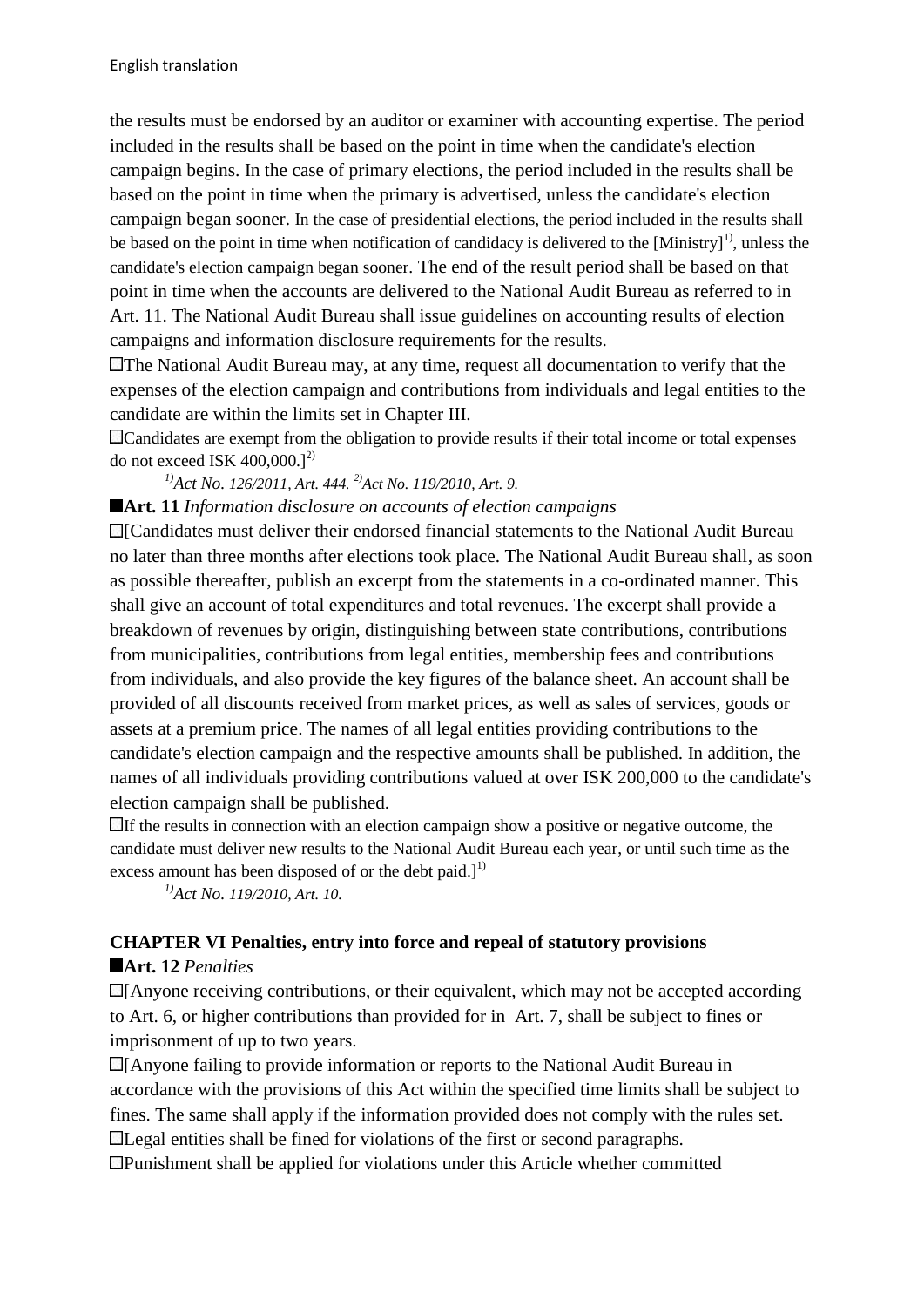deliberately or through negligence.

An attempt to commit or participation in a violation under this Article is liable to punishment as prescribed in Chapter III of the Criminal Code.

Unauthorised contributions accepted or contributions accepted in excess of limits provided for in

this Act may be confiscated by the Treasury, as stated in Chapter VII A of the Criminal Code.]<sup>1)</sup> *1)Act No. 119/2010, Art. 11.* 

# **Art. 13** *Entry into force and repeal of statutory provisions*

**EThis Act shall enter into force on 1 January 2007. Provisions of the Act on primary elections** shall not, however, enter into force until 1 June 2007.  $\mathbb{R}$  . The contract of  $\mathbb{R}$ 

# **Chapter VII ...**

# **Temporary Provisions**

**I.** The Prime Minister shall appoint, no later than on 30 June 2010, a committee with representatives of all political parties in the Althingi to review this Act and its implementation.

**III.** The National Audit Bureau shall, at the request of political organisations accept and publish information on all direct contributions made to them as well as other contributions assessed as amounting to ISK 200,000 or more during the period from 2002-2006 inclusive, both to national political parties as well as to all units included under them, or which are connected to the party's operations and assets, such as subsidiary associations, constituency boards, holding companies and related self-governing institutions Party units may, however, be exempted if their income is less than ISK 300,000 annually.

The National Audit Bureau shall, at the request of candidates in a preselection or primary election of a political organisation prior to national or municipal elections in 2006 and 2007, accept and publish information on all direct contributions made to them as well as other contributions assessed as amounting to ISK 200,000 or more during the period from 1 January 2005 to 31 May 2007. Furthermore, the National Audit Bureau shall, in the same manner at the request of candidates in elections to the two highest positions within political organisations, the chairman and vice-chairman, accept and publish information on all direct contributions made to them as well as other contributions assessed as amounting to ISK 200,000 or more during the period from 2005 to 2009 inclusive. If the total amount of contributions to a candidate is less than ISK 300,000, the candidate may send a simple statement to the National Audit Bureau that this is the case without any more detailed specification or breakdown of amounts, cf. the fourth paragraph.

 $\Box$  In interpreting the concepts of political organisation, primaries and related parties, regard shall be had for the definitions in Art. 2 of the Act.

The National Audit Bureau shall, to this end, accept information from the political organisations and candidates concerned on contributions made to them during the specified period, cf. the first and second paragraphs, and the information provided shall be classified according to its origin, so as to distinguish between state contributions, contributions from municipalities, contributions from legal entities, membership fees and contributions from individuals. The information shall be accompanied by a statement from the political organisation or candidate concerned that the information provided is in accordance with the